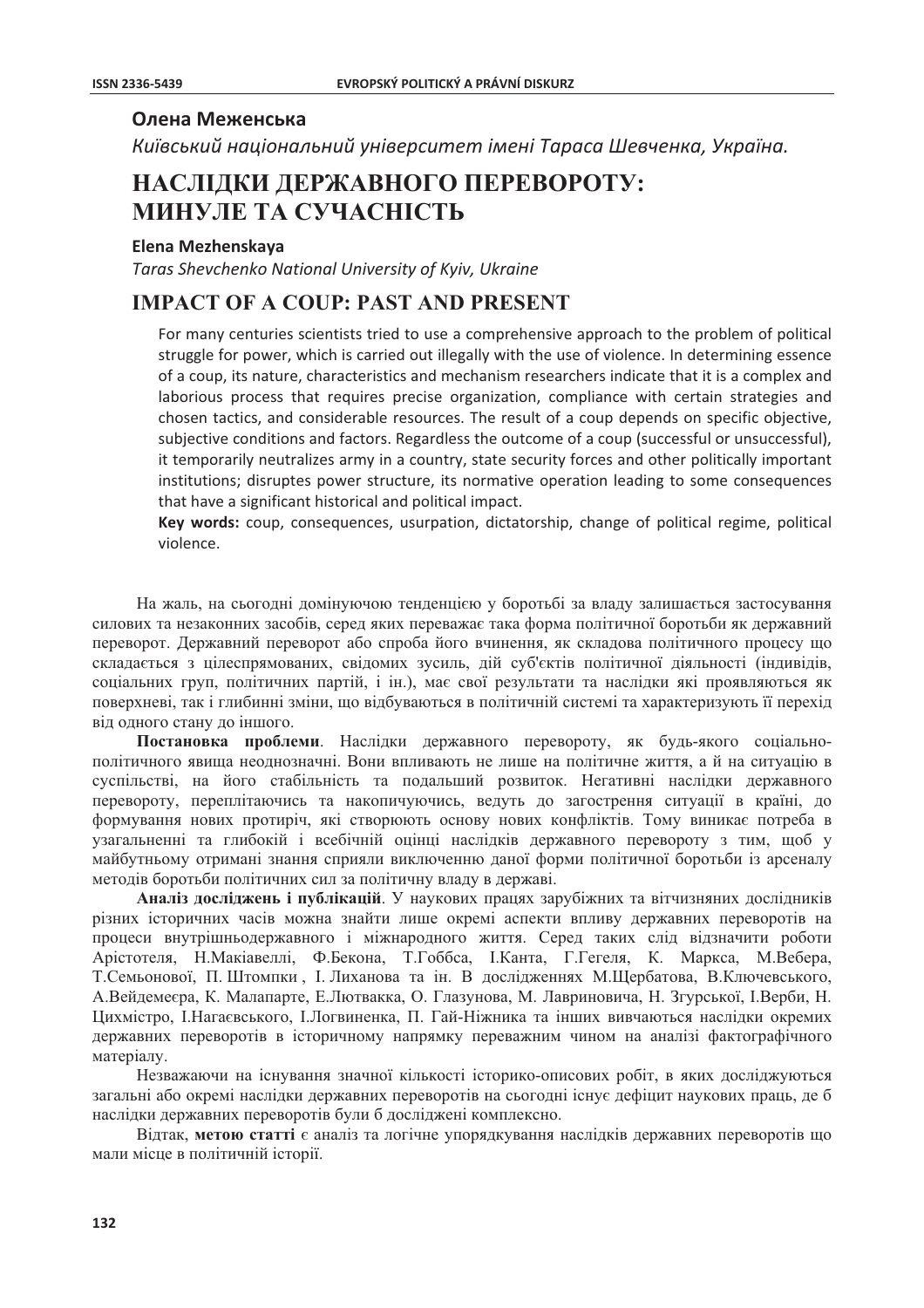Головною метою перевороту, піллю його політичних акторів є захоплення або зміна влади та/чи зміна діючого режиму. Результат даної політичної боротьби залежить від сукупності як незалежних змінних (наявність ресурсів, сприятливих або несприятливих умов, тобто зовнішнього оточення; від втручання несподіваних, випадкових чинників і т.д.), так і залежних (вибраних засобів, методів, виконавців і відносин між ними, дотримання певних стратегії і тактики, тощо) та може бути успішним або не успішним, що породжує цілу низку наслілків.

Якщо відштовхуватися від академічного визначення, де наслідок - це те, що виходить, випливає з чого-небудь, результат<sup>1</sup>, то логічним буде визначити наслідки державного перевороту як складну, багатоелементну, рухливу в часі та просторі систему факторів, що породжені певними діями суб'єктів політики, їх мотивами, засобами досягнення цілей та, відповідно, результатами які впливають на подальший розвиток і функціонування політичної системи суспільства. Проведений аналіз наукових робіт дозволяє виокремити певну, логічну систему наслідків державних переворотів які характерні для минулого та сьогодення.

Державний переворот – це, перш за все, зміна влади в державі яка відбувається в результаті боротьби політичних еліт. Тобто змінюється сформована на підставі норм та законів система органів, які уособлюють владу глави держави, законодавчу, виконавчу та судову влади, а також органи місцевого самоврядування в конкретній державі.

Відтак, насильницьке та незаконне захоплення і утримання державної влади, може призвести фактично до її узурпації. В залежності від цілей та мотивів організаторів державного перевороту узурпація влади може бути одноосібною, тобто встановлюється правління однієї особи президента, монарха, самопроголошеного імператора, гетьмана, голови революційної ради та ін., якому властиве свавілля тирана, що нерідко порушує усі закони. (Наприклад, в результаті державного перевороту 6 січня 1929 р. в Королівстві Сербів, Хорватів та Словенців було встановлено режим особистої влади короля Александра I Карагеоргієвича. Гетьман П. Скоропадський уособлював собою, одноосібно, голову Української держави, керівника виконавчої і законодавчої влади, верховного головнокомандувача Збройними силами.)

Узурпувати владу може і група осіб (хунта, партія, група олігархів, тощо). Встановлюється персоналістичний режим, коли лідер (кліка, армія, силові структури) контролює всю повноту влади в державі та всі сфери суспільного життя (політичну, економічну, соціальну, і т.д) й характеризується застосуванням насилля, репресій, терору. Наприклад, військова хунта «чорних полковників» у Греції, політичне панування більшовиків які прийшли до влади в результаті перевороту в жовтні 1917 року.

Слід зазначити, що зміна влади в державі часто веде і до зміни зовнішньої і внутрішньої політики держави. Так, влітку 1399 р. в Англії державний переворот Генріха Ланкастера призвів до зміни правлячої династії і корінних змін як внутрішньої (формування стосунків Королівської ради і Парламенту, які ґрунтувалися на нових принципах взаємодії один з одним, що призвело до обмеження влади короля і розширення прерогатив Парламенту і Ради), так і зовнішньої політики (змінився зовнішньополітичний курс Англійського королівства, поновилася конфронтація з Францією)<sup>2</sup>. В результаті двірцевих переворотів в Росіі 1725-1801 рр відбувалися зміни у внутрішній і зовнішній політиці, а саме: створення імператорської гвардії й нового урядового органу - Таємної Ради (1726р), обмеження самодержавної влади й відновлення престолонаслідування, «онімечення» вищого клану й повернення до «старомосковської моделі життя», що призводило до постійних змін «політичного курсу країни»<sup>3</sup>які зачіпали основи державності Росії.

Змінюючи владу, державні перевороти змінюють вектор політичного розвитку та впливають на зміну політичного режиму - «формальну та неформальну структуру державних та урядових ролей і процесів, механізми представництва та зразки репресій», «систему управління яка визначає методи доступу до головних державних суспільних установ, правила, яких додержують в процесі прийняття обов'язкових публічних рішень тощо<sup>4</sup>.

<sup>&</sup>lt;sup>1</sup> Словник української мови: в 11 томах. *Том 5* (1974). <http://sum.in.ua/s/naslidok>

<sup>2</sup> Нуждин, О.И. (2009). Государственный перворот 1399 г.в Англии: его причины и последствия в историографическом освещении. Вопросы всеобщей истории. Уральский педагогический университет. Екатеренбург, 37-42.

<sup>3</sup> Ключевский, В.О. (1989). Сочинения в девяти томах. Курс русской истории. *Т. IV.* Москва, 238.

<sup>&</sup>lt;sup>4</sup> Данилюк, Н. (2009). Основні підходи до трактування поняття «політичний режим». Освіта регіону. Політологія. Психологія. Комунікації. Київ: Україна, 3, 55-60.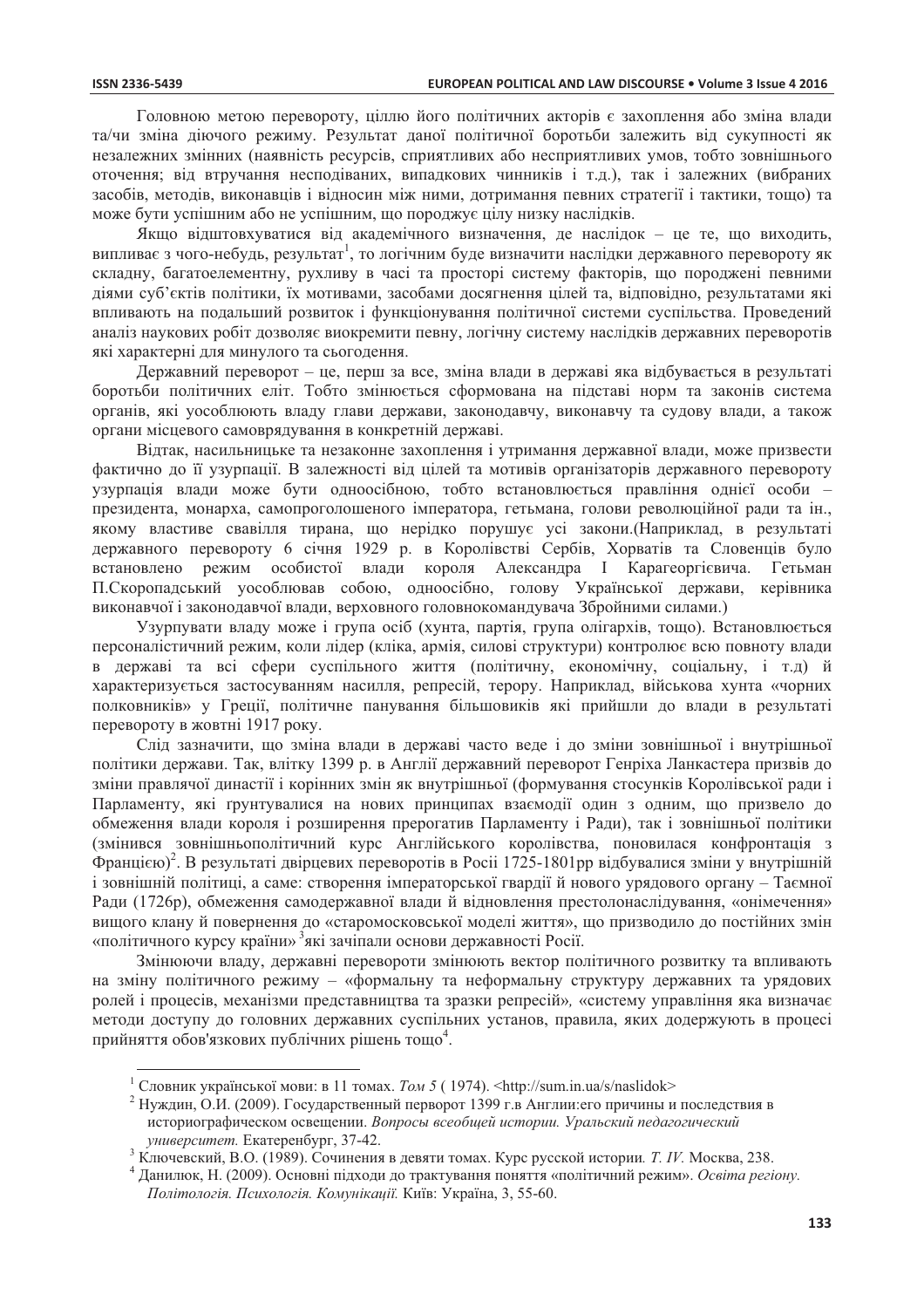Так. Арістотель зазначає, що саме в результаті переворотів «демократичний режим може бути замінений тиранічним, олігархічним або аристократичним. Нерідко вони представляли собою зміну олігархії тиранією або тиранії олігархією»<sup>1</sup>. До зміни політичного режиму, призвів і переворот здійснений Наполеоном Бонапартом 18 брюмера 1799 р. в результаті якого була скинута диктатура контрреволюційної буржуазії. Ціла серія державних переворотів, результатом яких було встановлення фашистського або військово-фашистського режиму, сталася в Європі в 20-х рр. XX ст. (Червень 1923 р. - державний переворот в Болгарії, затвердження у влади уряду А. Цанкова; вересень 1923 р. - встановлення військової ликтатури режиму генерала М. Прімо де Рівери в Іспанії - який має всі ознаки авторитарного політичного режиму; травень 1926 р. - державний переворот у Польщі, встановлення режиму «санації» (оздоровлення) на чолі з Ю. Пілсудським; травень 1926 заміна демократичного режиму військовою диктатурою в Португалії; січень 1929 р. - державний переворот в Королівстві сербів, хорватів і словенців (Югославія), затвердження диктаторського режиму Олександра I Карагеоргійовича та ін)

Виходячи з історичного досвіду, суттєво вплинути на зміну політичного режиму можуть: зміна політичного лідера в ході державного перевороту; військові перевороти; конституційні перевороти; невдала спроба перевороту або путчу, яка кардинально змінює подальший вектор політичного розвитку суспільства.

Як свідчать дослідження Б. Геддес, Дж. Райта, и Е. Франтца більшість таких змін відбувається в наслідок військових переворотів. Так, в період з 1946 по 2010 рр. на них припадає відносна більшість (35%) змін авторитарних режимів. Цієї ж думки дотримуються і дослідники Д.Паууелл і К. Тайн – із всіх переворотів які стали об'єктом їх дослідження, тільки 16,9% відбулися в країнах з демократичним режимом правління, тоді як 44,2% переворотів були організовані і здійснені військовими в жорстких авторитарних режимах<sup>2</sup>.

Дослідження представників кількісного підходу Б. Магалоні та Р. Крічелі демонструють, що на зміну демократичним, або авторитарним режимам приходять режим військової диктатури<sup>з</sup> де насилля стає пріоритетної формою правління.

Диктатура - це недемократичний політичний режим який характеризується відсутністю поділу державної влади, концентрацією влади у її вищому виконавчому органі, наділеному широкими законодавчими повноваженнями; відсутністю виборності органів державної влади, переважання методів командування в їх діяльності, застосування політичних репресій; обмеженням або забороною діяльності політичних партій і громадських організацій; скасуванням або значним обмеженням громадянських і політичних прав та свобод громадян та ін. Так, після контрреволюційного перевороту в Чилі 11 вересня 1973 р. при владі стала військова хунта на чолі з генералом Августо Піночетом, затвердженим хунтою президентом з надзвичайними повноваженнями на невизначений термін. Було скасовано дію конституції і цивільних свобод, розпущено Національний конгрес, оголошені поза законом блок Народної єдності, заборонені Єдиний профспілковий центр трудящих (КУТ) і ряд галузевих профспілок. Діяльність всіх інших партій оголошувалася «призупиненою», а в 1977 р. взагалі заборонена. Керівники і активісти лівих партій і профепілок піллалися арештам, тортурам, фізичним знишенням<sup>4</sup>.

Зіткнувшись з неприйняттям версії легітимності, що декларують, політичні сили які прийшли до влади, часто йдуть на застосування масового політичного терору. Політичні вбивства, залякування стають найдієвішим політичним інструментом тиранічних і деспотичних режимів. В ХХ ст. така практика використовувалася в тоталітарних режимах (радянський соціалізм, італійський фашизм, німецькій нацизм, військово-бюрократичні режими країн Латинської Америки після другої світової війни).

Ткаченко, В.Г. (1977). Чилийская революция: опыт и значение. Москва: Политиздат.

<sup>&</sup>lt;sup>1</sup> Аристотель (1983). Политика. Сочинения в 4-х томах. Москва: Мысль, 53-294.

<sup>&</sup>lt;sup>2</sup> Powell, J.M., Thyne, C.L. (2011). Global instances of coups from 1950 to 2010. Journal ofpeace Research, Vol. 48, 2, 249-259.

Magaloni, B., Kricheli, R. (2010). Political order and one-party rule. Annual review political sciences, 13, 123-143.

Королев, Ю.Я. (1982). Чилийская революция. Москва: Мысль.; Кудачкин, М.Ф., Борисов, А.В.,

<sup>&</sup>lt;sup>4</sup> Строганов, А.И. (1995). Новейшая история стран Латинской Америки. Москва: Высшая школа.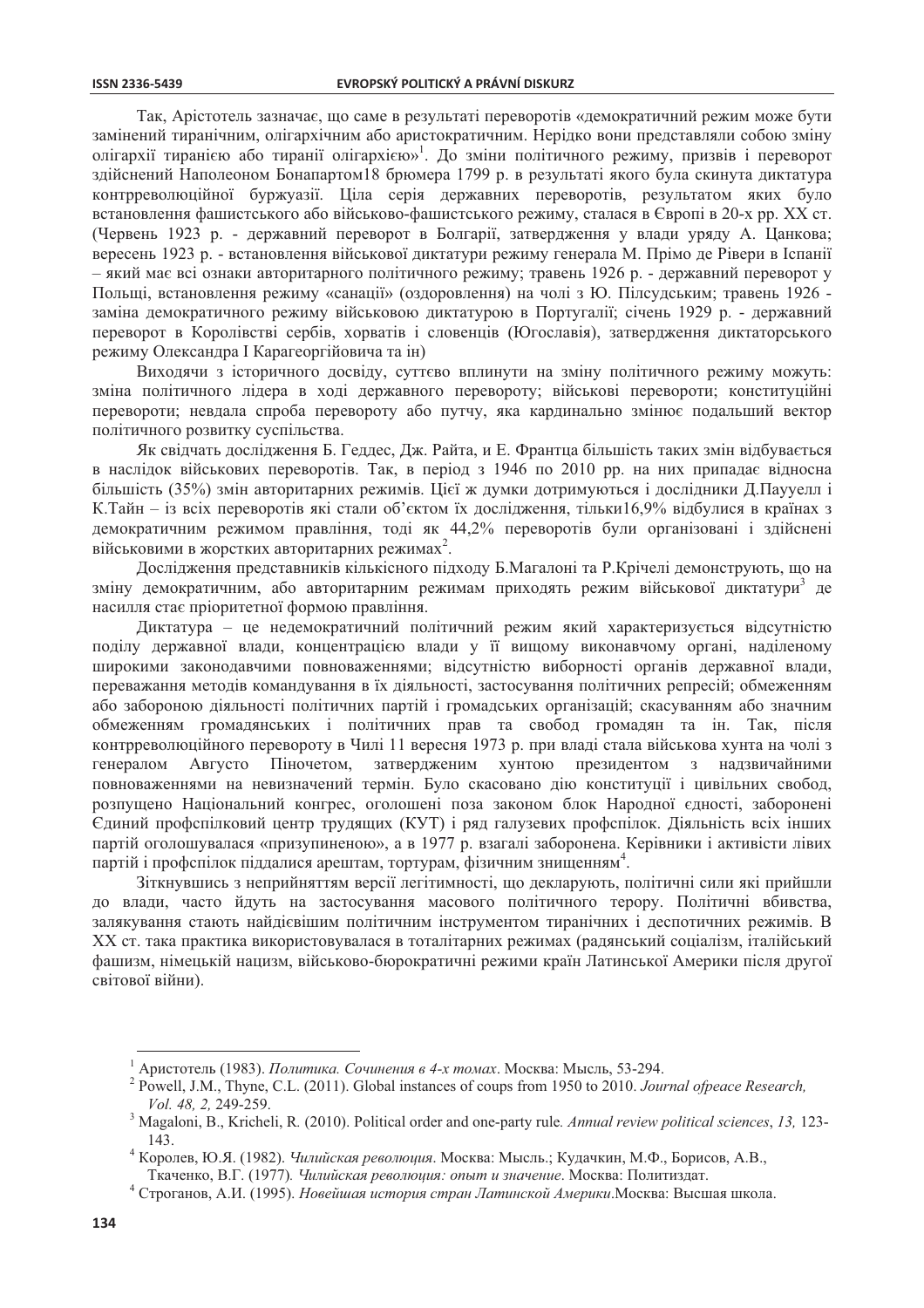Обмеження демократичних свобод, нехтування природними правами людини (такими як право на життя) та людини громадянина, застосування насилля, репресії. терор, геноцид все це правові наслідки діяльності нової влади, яка прийшла до влади в результаті перевороту.

Історико-правові дослідження вказують не те, що «усяка людина, яка володіє владою, схильна зловживати нею, і вона іде в цьому напрямку, поки не досягне призначеної для неї межі»<sup>1</sup>.Отже, наступним наслілком державного перевороту може стати корупція.

Корупція – не засіб забезпечення не лише корисливого, а й політичного інтересу політичних сил, які отримали владу в результаті державного перевороту і мають намір утримувати її як найдовше. Корупція - це зловживання державною владою для отримання вигоди з особистою метою<sup>2</sup>.

До найбільш типових проявів корупції відносяться підкуп чиновників і громадськополітичних діячів, хабарництво за законне чи незаконне надання благ і переваг, протекціонізм висування працівників за ознаками родинності, земляцтва, особистої відданості та приятельських стосунків<sup>3</sup>, використання посадовими особами наданих їм прав і владних можливостей з метою особистого збагачення.

Поширення корупційних проявів у суспільстві сприяє створенню тіньової влади, яка може втілюватись у формі кланово-олігархічної системи<sup>4</sup> що представлена політичними та економічними групами які, в свою чергу, ведуть боротьбу за владу чи за можливість впливати на владні рішення у власних інтересах. В результаті чого порушується механізм ринкової конкуренції, оскільки у виграші опиняється не той, хто конкурентоздатний, а той, хто зміг отримати переваги у нової влади. Це сприяє виникненню монополістичних тенденцій в економіці, зниженню ефективності її функціонування і дискредитації ідей вільної конкуренції. Наслідком політичної корупції є фактична монополізація політичної сфери, та наступна «приватизація» держави – повзуча узурпація влади<sup>5</sup>. Наприклад, А. Піночетом була здійснена часткова модернізація промисловості, підвищилася технічна оснащеність, енергоозброєність і продуктивність праці на великих підприємствах. Але одночасно розорилося багато національних підприємств, орієнтованих на внутрішній ринок <sup>6</sup> Тож, вибірковий та неефективний розподіл засобів державного бюджету, особливо при розподілі державних замовлень і виділенні кредитів, спричиняє за собою неефективність економічної сфери та веде до певних негативних економічних наслідків.

Як правило, державні перевороти не просто підривають стабільність певної держави або регіону, але і ставлять метою його дезорганізацію, ускладнюють розвиток стабільних політичних систем.<sup>7</sup> Стабільність влади визначає ефективність політики яку вона здійснює. А саме її легітимність й економічну ефективність (С. Ліпсет), адже саме ефективність влади доповнює і формує легітимність, яка здатна стабілізувати систему навіть за умови її недостатньої легітимності. Взявши за основу такі індикатори політичної стабільності як: наявність політичного порядку, здійснення політичного діалогу між всіма політичними силами, політичною елітою і громадянським суспільством, ефективність прийняття управлінських рішень, легітимність влади, громадянський мир та згоду<sup>8</sup> можна визначити чи можливо після державного перевороту стабілізувати ситуацію в країні. Політична стабільність, політичний порялок лосягаються, як правило, лвома основними способами: диктатурою, або розвитком демократії й відповідно примусом або узгодженням

 $\frac{7}{7}$ Гуляева, А.Г., Панов, П.В. (2012). Преемничество как практика воспроизводства власти в «Черной Африке». Вестник Пермского университета. Серия Политология, 3, 103-116.

<sup>&</sup>lt;sup>1</sup> Монтескье. Ш. (1955). Избранные произведения. Москва, 289.

<sup>&</sup>lt;sup>2</sup> Камлик, М.І. (упоряд.) (1999). *Міжнародні правові акти та законодавство окремих країн про* корупиію. Київ: Школяр, 118.

<sup>3</sup> Тихомиров, М.Ю. (1997). Юридическая энциклопедия. Москва: Юринформцентр, 241.

Мельник, М.І. (2004). Корупція – корозія влади (соціальна сутність, тенденції та наслідки, заходи протидії). Київ: Юридична думка, 116.

<sup>5</sup> Пиганов, В. (2015). Лемократія на пролаж, або Політична корупція у дії. Українські діалоги. Журнал міждисциплінарних дискусій з питань стратегії розвитку України Пілотний номер, Листопадгрудень, 50-53.

е Строганов, А.И. (1995). Новейшая история стран Латинской Америки. Москва: Высшая школа, 236.

<sup>&</sup>lt;sup>8</sup> Крап, А. (2006). Сутність політичної стабільності: індикатори та функції. Українська національна ідея: реалії та перспективи розвитку. Львів: Видавництво Національного університету «Львівська політехніка», 18, 118-124.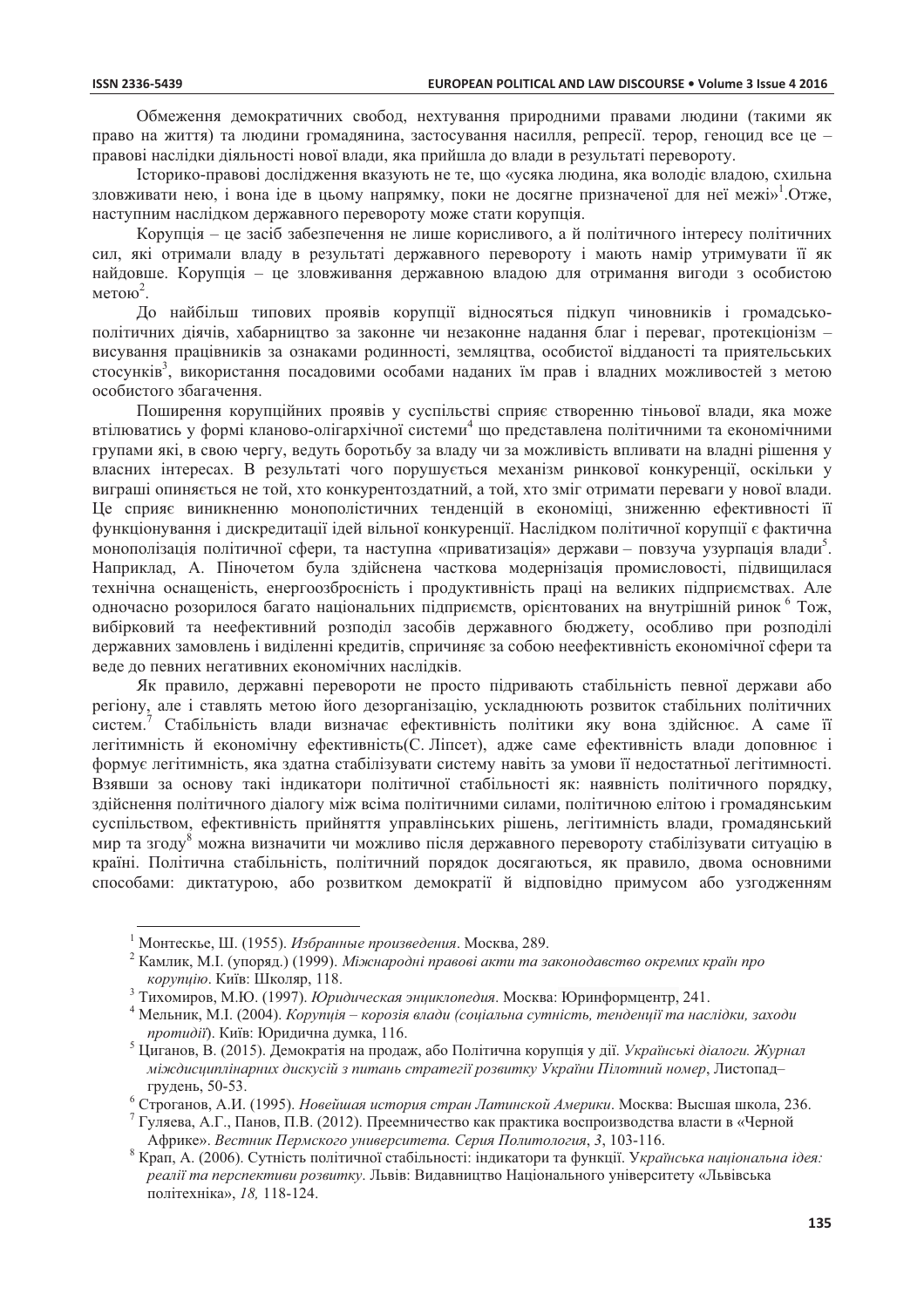інтересів та компромісами як механізмами стабілізації. Державні перевороти ведуть до встановлення як диктатури так і демократичних основ державності.

Зазвичай, мінімальна (відносна) стабільність, що досягається шляхом насилля та репресіями, історично недовговічна та має ілюзорний характер, оскільки досягається та утримується примусом.

Всі вище зазначені наслідки державного перевороту можуть мати системний характер та призвести до загострення політичної кризи. Так, А.Медушевський виокремлює наступні ознаки кризи: призупинення або припинення функціонування окремих елементів або інститутів політичної системи, загострення політичних конфліктів, зростання політичної напруженості, нестабільність, зниження рівня керованості всіма сферами життя суспільства<sup>1</sup>. Крайньою формою нестійкості політичної динаміки є системна криза всіх сфер суспільно-політичного життя, тривалий і наростаючий характер якої іноді призводить до революцій (як наслідок державного перевороту), громадянської війни та краху старої політичної системи. Одним із типових прикладів описаних наслідків є військовий переворот 26 вересня 1962 р. в Йемені. В результаті якого було повалено монархічний режим й проголошена Йеменська Арабська Республіка. Проте йеменські зейдитскі племена, що мають високу міру релігійності, піднімаються на захист імаму. Починається кривава громадянська війна, що тривала вісім років  $(1962-1970 \text{ pp.})^2$  Наслідком Жовтневого перевороту 1917р в Росії стали соціалістична революція (1917-1918) та громадянська війна (1918-1924рр). Загострення політичної кризи, може призвести й до втрати регіонального домінування, втрати незалежності та територіальної цілісності (путч 1991р. – розпад СРСР).

Одним із засобів здійснення державного перевороту та утримання отриманої влади є застосування насилля, яке характеризується фізичним знищенням представників попередньої влади та тих хто складає певну конкуренцію узурпаторам. Терор і геноцид до яких вдається влада спрямовані на знищення певної національної, етнічної, расової чи релігійної групи веде до певних демографічних наслідків (зниження народжуваності, збільшення дитячої смертності, погіршення стану здоров'я населення, скорочення чисельності чоловіків). Означені наслідки впливають і на суспільно-політичні та культурні аспекти життя національних меншин. Тобто державні перевороти можуть мати і етнополітичні наслідки.

Наслідки державного перевороту залежать від багатьох змінних, а значною мірою, від мотивів ініціаторів державного перевороту що впливають на зміщення цілей політики.

Застосування насилля, з метою утримання влади, дискредитує право як основний інструмент регулювання життя держави і суспільства. У суспільній свідомості формується уявлення про беззахисність громадян перед владою.

Таким чином, будь який державний переворот має комплекс наслідків, які можна об'єднати в групи відповідно: до сфер впливу – політичні, соціальні, економічні, демографічні, гуманітарні.

Наслідки державного перевороту можуть бути як очікувані (передбачувані), так і не очікувані (непередбачувані).

Оскільки державний переворот веде до зміни влади та/чи політичного режиму, відповідно його наслідки відіграють як руйнівну, так і творчу роль. З одного боку, вони сприяють руйнуванню або демонтажу старих політичних структур, а з іншого - ведуть в кінцевому підсумку до формування нових інститутів і правових норм. Тобто вони можуть мати позитивний (стабілізуючий, конструктивний) характер та негативний або деструктивний (дезінтегруючий).

Негативні наслідки ведуть до загострення політичної кризи в суспільстві, обумовлені відповідними змінами в економічному, соціальному чи культурному просторі, до дестабілізація всієї політичної системи, до розколу суспільства, а не до його інтеграції.

Як, виняток, державний переворот у довгостроковій перспективі може мати й позитивні наслідки. Позитивні наслідки державних переворотів випливають із уміння нової влади впливати на ситуацію в країні у потрібному напрямі, приймати управлінські рішення у суспільстві, яке перебуває на стадії переходу до відносно нового стану та має свої особливості, у здатності нової влади до ризику, який має суб'єктивний та об'єктивний характер рішучих дій, в усвідомленні суспільством своїх корінних інтересів, в можливості інтеграції країни до нового економічного простору або розвитку якісно нових вілносин з країнами сусілами.

<sup>&</sup>lt;sup>1</sup> Мацієвський, Ю. (2008). Політична криза: теоретичний аналіз. Наукові записки [Національного університету «Острозька академія»]. Сер.: Політичні науки, 3, 146-161.

<sup>&</sup>lt;http://nbuv.gov.ua/UJRN/Nznuoap 2008 3 15>

<sup>&</sup>lt;sup>2</sup> Dresh, P. (2000). A History of Modern Yemen. Cambridge. New York.